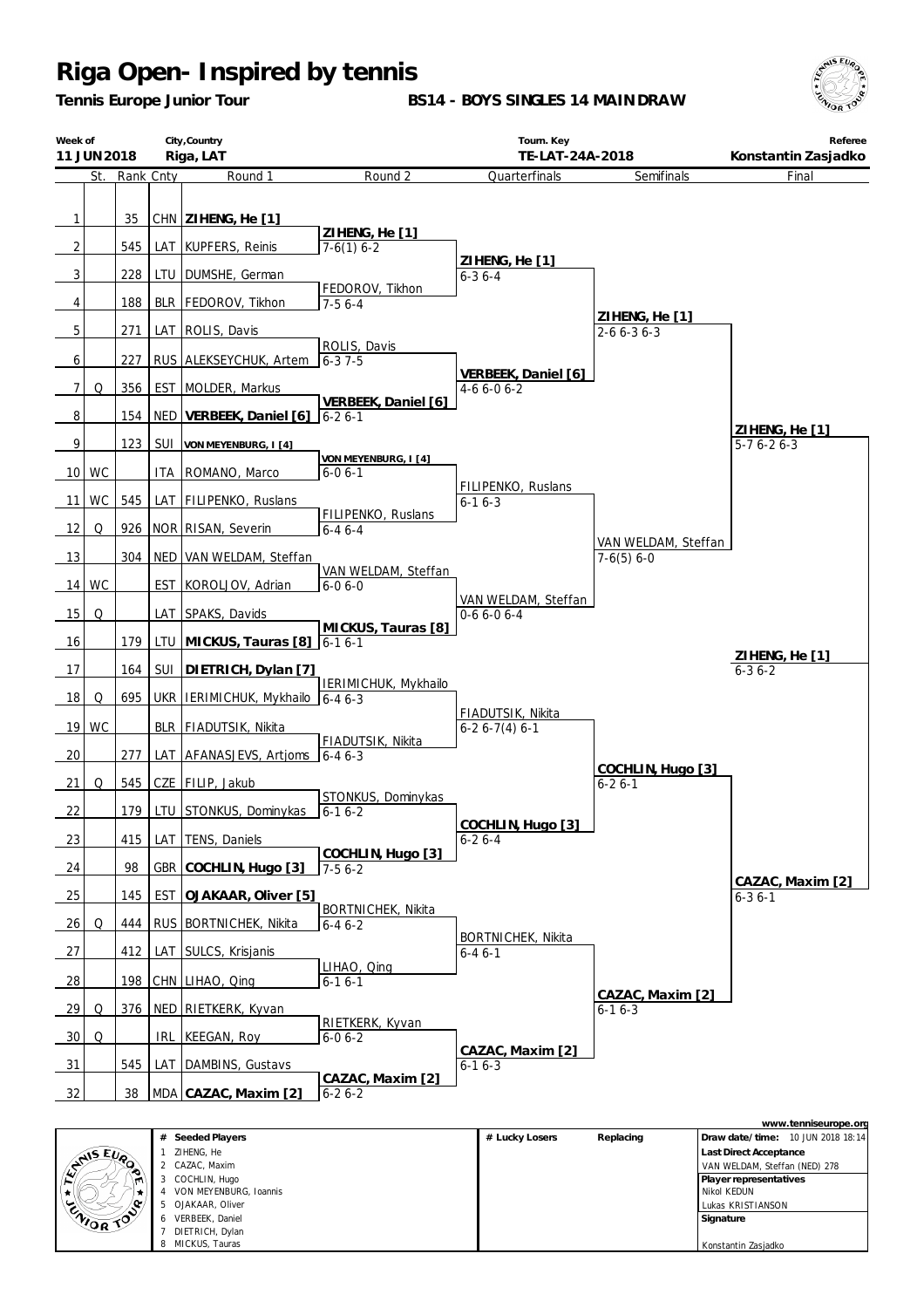*Tennis Europe Junior Tour*

**BS14 - BOYS SINGLES 14 QUALIFYING**



| Week of               | 11 JUN 2018 |           |                  | City, Country<br>Riga, LAT                          |                                                 |              | Tourn. Key<br>TE-LAT-24A-2018 | Referee<br>Konstantin Zasjadko         |
|-----------------------|-------------|-----------|------------------|-----------------------------------------------------|-------------------------------------------------|--------------|-------------------------------|----------------------------------------|
|                       | St.         | Rank Cnty |                  | Round 1                                             | Round 2                                         |              | Finals                        | Qualifiers                             |
| $\mathbf{1}$          |             | 205       |                  | GER SIEBEL, L [1]                                   |                                                 |              |                               |                                        |
| $\overline{2}$        |             |           |                  | Bye                                                 | SIEBEL, L [1]                                   |              |                               |                                        |
| $\overline{3}$        |             |           |                  | LAT ADAMSONS, Edmunds                               | ADAMSONS, Edmunds                               |              | SIEBEL, L [1]<br>$6 - 26 - 0$ |                                        |
| 4                     |             |           |                  | Bye                                                 |                                                 |              |                               | KEEGAN, Roy                            |
| $\overline{5}$        |             |           |                  | Bye                                                 | KEEGAN, Roy                                     |              |                               | $6 - 36 - 1$                           |
| 6<br>7                |             |           | irl              | KEEGAN, Roy<br>Bye                                  |                                                 |              | <b>KEEGAN, Roy</b>            |                                        |
| $\overline{8}$        |             |           |                  | <b>BLR ZHIDKOU, Arseni</b>                          | ZHIDKOU, Arseni                                 |              | $6 - 36 - 1$                  |                                        |
| $\overline{9}$        |             | 356       |                  | EST MOLDER, Markus [2]                              |                                                 |              |                               |                                        |
| 10                    |             |           |                  | Bye                                                 | MOLDER, Markus [2]                              |              | MOLDER, Markus [2]            |                                        |
| 11 <sup>1</sup>       | WC          |           | LTU              | <b>BORKERTAS, Osvaldas</b>                          | BORKERTAS, Osvaldas                             |              | $6-37-6(2)$                   |                                        |
| 12<br>13              |             |           |                  | Bye<br>Bye                                          |                                                 |              |                               | MOLDER, Markus [2]                     |
| 14                    |             |           |                  | UKR REKUN, Danylo                                   | REKUN, Danylo                                   |              |                               | $6 - 36 - 4$                           |
| $\overline{15}$       |             |           |                  | Bye                                                 |                                                 |              | REKUN, Danylo                 |                                        |
| 16                    |             |           | LAT              | ROZKALNS, Haralds                                   | ROZKALNS, Haralds                               |              | $6 - 26 - 3$                  |                                        |
| 17                    |             | 376       |                  | NED RIETKERK, Kyvan [3]                             | RIETKERK, Kyvan [3]                             |              |                               |                                        |
| 18<br>19              |             |           | LAT <sup>I</sup> | Bye<br>VINGRIS, Edvards                             |                                                 |              | RIETKERK, Kyvan [3]           |                                        |
| $\overline{20}$       |             |           |                  | Bye                                                 | VINGRIS, Edvards                                |              | $6 - 06 - 0$                  |                                        |
| 21                    |             |           |                  | Bye                                                 |                                                 |              |                               | RIETKERK, Kyvan [3]                    |
| $\overline{22}$       |             |           |                  | EST TEMPEL, Mathias                                 | TEMPEL, Mathias                                 |              | TEMPEL, Mathias               | $6 - 16 - 2$                           |
| $\overline{23}$       |             |           |                  | Bye                                                 | SADOVSKIJ, Maksim                               |              | $6 - 37 - 5$                  |                                        |
| 24<br>$\overline{25}$ |             | 444       |                  | LTU SADOVSKIJ, Maksim                               |                                                 |              |                               |                                        |
| 26                    |             |           |                  | RUS   BORTNICHEK, Nikita [4]<br>Bye                 | BORTNICHEK, Nikita [4]                          |              |                               |                                        |
| 27                    |             |           |                  | EST KONTUS, Artur                                   |                                                 |              | BORTNICHEK, Nikita [4]        |                                        |
| 28                    |             |           |                  | Bye                                                 | KONTUS, Artur                                   |              | $6 - 06 - 1$                  |                                        |
| 29                    |             |           |                  | Bye                                                 | MUNDAL, Joar                                    |              |                               | BORTNICHEK, Nikita [4]<br>$6 - 26 - 2$ |
| $\overline{30}$       |             |           |                  | NOR MUNDAL, Joar                                    |                                                 |              | RANCANS, Roberts              |                                        |
| 31<br>32              |             |           |                  | Bye<br>LAT RANCANS, Roberts                         | RANCANS, Roberts                                |              | $6 - 26 - 2$                  |                                        |
| 33                    |             | 507       |                  | GER KACER, Vincent [5]                              |                                                 |              |                               |                                        |
| 34                    |             |           |                  | Bye                                                 | KACER, Vincent [5]                              |              | KACER, Vincent [5]            |                                        |
| $\overline{35}$       |             |           | LAT              | TAURINS, Kristaps Toms                              | TAURINS, Kristaps Toms                          |              | $7-6(3)$ 6-3                  |                                        |
| 36<br>$\overline{37}$ |             |           |                  | Bye<br>Bve                                          |                                                 |              |                               | <b>IERIMICHUK, M [10]</b>              |
| 38                    |             |           |                  | NOR SHANTHAN, Seyon                                 | SHANTHAN, Seyon                                 |              |                               | $7-56-3$                               |
| 39                    |             |           |                  | Bye                                                 |                                                 |              | IERIMICHUK, M [10]            |                                        |
| 40                    |             | 695       |                  | UKR   IERIMICHUK, M [10]                            | IERIMICHUK, M [10]                              |              | $6 - 06 - 1$                  |                                        |
| 41                    |             | 545       |                  | CZE FILIP, Jakub [6]                                | FILIP, Jakub [6]                                |              |                               |                                        |
| 42<br>43              |             |           | <b>EST</b>       | Bye<br>TAMPERE, Johannes                            |                                                 |              | FILIP, Jakub [6]              |                                        |
| 44                    |             |           |                  | <b>B</b> ve                                         | TAMPERE, Johannes                               |              | $6 - 06 - 0$                  |                                        |
| 45                    |             |           |                  | Bye                                                 |                                                 |              |                               | FILIP, Jakub [6]                       |
| 46                    |             |           | LAT              | STABROVSKIS, Davids                                 | STABROVSKIS, Davids                             |              | PECHENKIN, Aleksei [9]        | $6 - 36 - 3$                           |
| 47                    |             |           |                  | Bye                                                 | PECHENKIN, Aleksei [9]                          |              | $6-16-4$                      |                                        |
| 48                    |             | 695       |                  | RUS PECHENKIN, Aleksei [9]<br>EST MOOSAR, Romet [7] |                                                 |              |                               |                                        |
| 49<br>$\overline{50}$ |             | 638       |                  | Bye                                                 | MOOSAR, Romet [7]                               |              |                               |                                        |
| 51                    |             |           |                  | LAT SPAKS, Davids                                   |                                                 |              | SPAKS, Davids                 |                                        |
| 52                    |             |           |                  | Bye                                                 | SPAKS, Davids                                   |              | $7-6(2)$ 6-1                  | SPAKS, Davids                          |
| 53                    |             |           |                  | Bye                                                 | PATEL, Uvan                                     |              |                               | $6 - 0 6 - 1$                          |
| 54                    |             |           |                  | CAN PATEL, Uvan                                     |                                                 |              | GULBIS, Oskars Valts [11]     |                                        |
| 55<br>56              |             | 911       | LAT              | Bye<br>GULBIS, Oskars Valts [11]                    | GULBIS, Oskars Valts [11] 1-6 6-3 6-4           |              |                               |                                        |
| 57                    |             | 689       | <b>EST</b>       | AADAMSOO, Villem [8]                                |                                                 |              |                               |                                        |
| 58                    |             |           |                  | Bye                                                 | AADAMSOO, Villem [8]                            |              | TAUKACS, Aleksandrs           |                                        |
| 59                    |             |           |                  | RUS VLASOV, Roman                                   | TAUKACS, Aleksandrs                             |              | $6-37-6(6)$                   |                                        |
| 60                    |             |           |                  | LAT TAUKACS, Aleksandrs                             | $6 - 16 - 2$                                    |              |                               | RISAN, Severin [12]                    |
| 61<br>62              |             |           | ltu              | Bye<br>GEDRIMAS, Adomas                             | GEDRIMAS, Adomas                                |              |                               | $1-66-16-4$                            |
| 63                    |             |           |                  | Bye                                                 |                                                 |              | RISAN, Severin [12]           |                                        |
| 64                    |             | 926       |                  | NOR RISAN, Severin [12]                             | RISAN, Severin [12]                             |              | $6 - 26 - 4$                  |                                        |
|                       |             |           |                  |                                                     |                                                 |              |                               |                                        |
|                       |             |           |                  | # Seeded Players                                    |                                                 | # Alternates | Replacing                     | Draw date/time: 08 JUN 2018 18:26      |
|                       | ANS EVA     |           |                  | 1 SIEBEL, Leonard Alexander<br>MOI DFR. Markus      | 9 PECHENKIN, Aleksei<br>10 IFRIMICHUK, Mykhailo |              |                               | Last Direct Acceptance<br>All in       |

|                  | # Seeded Players          |                         | # Alternates | Replacing | Draw date/time: 08 JUN 2018 18:26 |
|------------------|---------------------------|-------------------------|--------------|-----------|-----------------------------------|
|                  | SIEBEL, Leonard Alexander | 9 PECHENKIN, Aleksei    |              |           | <b>Last Direct Acceptance</b>     |
| <b>ANSEUP</b>    | 2 MOLDER, Markus          | 10 IERIMICHUK, Mykhailo |              |           | All in                            |
|                  | RIETKERK, Kyvan           | 11 GULBIS, Oskars Valts |              |           | Player representatives            |
|                  | BORTNICHEK, Nikita        | 12 RISAN, Severin       |              |           | l Valentina FILIP                 |
|                  | 5 KACER, Vincent          |                         |              |           | I Ivans TRIFANOVS                 |
| <b>ENIOR TOP</b> | 6 FILIP, Jakub            |                         |              |           | Signature                         |
|                  | MOOSAR, Romet             |                         |              |           |                                   |
|                  | 8 AADAMSOO, Villem        |                         |              |           | Konstantin Zasjadko               |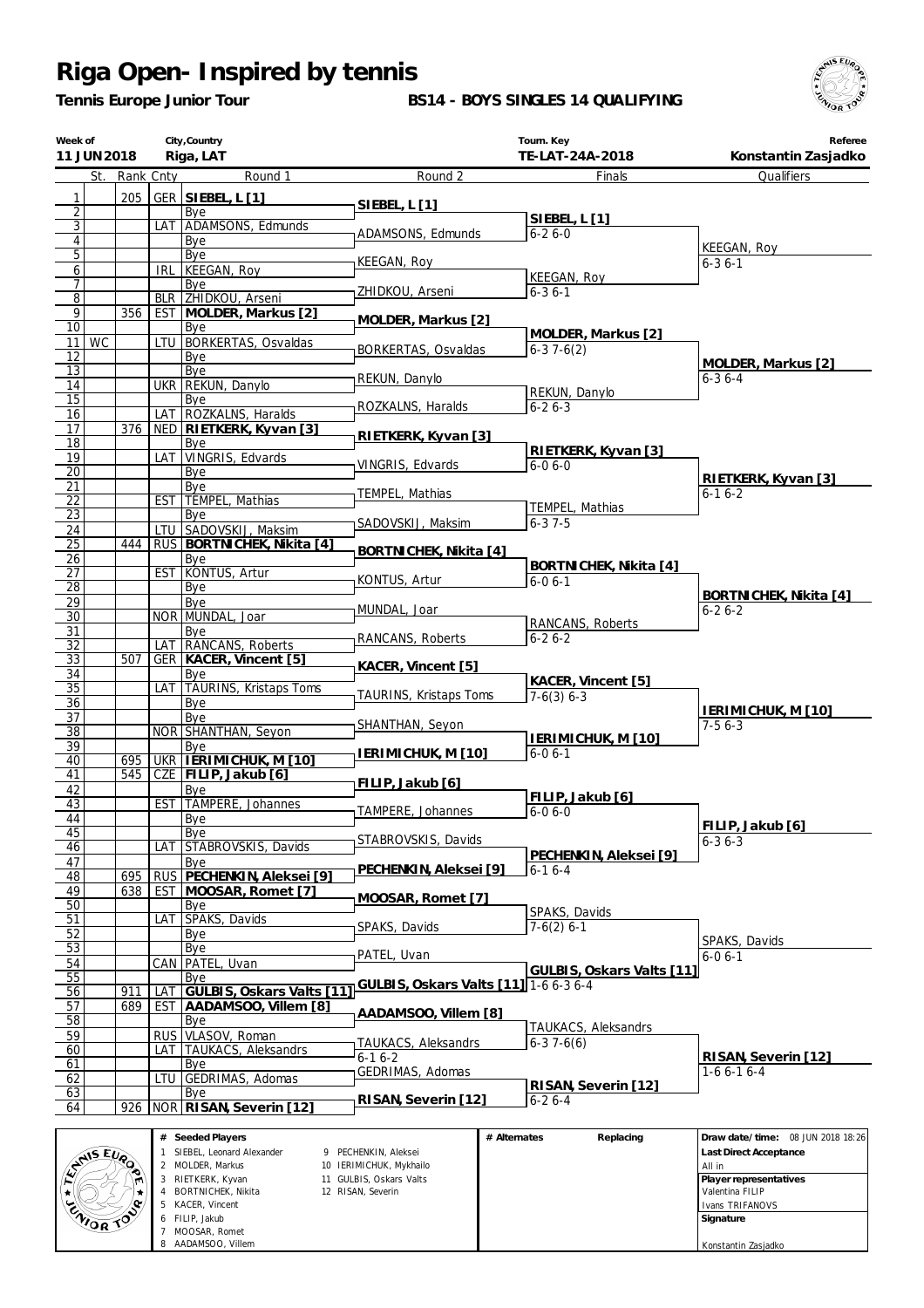*Tennis Europe Junior Tour*

**GS14 - GIRLS SINGLES 14 MAINDRAW**



|                 | City, Country<br>Week of<br>Riga, LAT<br>11 JUN 2018 |               |            |                                                | Tourn. Key<br>TE-LAT-24A-2018           |                                             | Referee<br>Konstantin Zasjadko      |                                                           |
|-----------------|------------------------------------------------------|---------------|------------|------------------------------------------------|-----------------------------------------|---------------------------------------------|-------------------------------------|-----------------------------------------------------------|
|                 |                                                      | St. Rank Cnty |            | Round 1                                        | Round 2                                 | Quarterfinals                               | Semifinals                          | Final                                                     |
| 1<br>2          |                                                      | 61            |            | CYP   IOANNOU, K [1]<br>LAT SAUSVERDE, Emilija | IOANNOU, K[1]<br>$7-56-3$               |                                             |                                     |                                                           |
| 3               |                                                      | 321           |            | RUS STRONGINA, Elizabeth                       |                                         | IOANNOU, K[1]<br>$7-56-7(5)6-3$             |                                     |                                                           |
| $\vert 4 \vert$ | Q                                                    | 895           |            | LAT NIKOLAJEVA, Nikola                         | STRONGINA, Elizabeth<br>$6 - 26 - 3$    |                                             |                                     |                                                           |
| 5               | Q                                                    | 776           | LTU        | VASKELYTE, Gabriele                            |                                         |                                             | STSETSEVICH, Maryia<br>$6 - 06 - 1$ |                                                           |
| 6               |                                                      | 234           | BLR        | STSETSEVICH, Maryia                            | STSETSEVICH, Maryia<br>$6 - 36 - 0$     |                                             |                                     |                                                           |
| 7 <sup>1</sup>  | <b>WC</b>                                            |               |            | LAT KIVITE, Evelina                            |                                         | STSETSEVICH, Maryia<br>$6 - 26 - 2$         |                                     |                                                           |
| 8               |                                                      | 144           |            | CAN POPOVA, Maria [5]                          | POPOVA, Maria [5]<br>$7-56-0$           |                                             |                                     |                                                           |
| 9               |                                                      | 86            | ltu        | TVERIJONAITE, E [3]                            |                                         |                                             |                                     | STSETSEVICH, Maryia<br>$6-7(2)$ 7-6(3) 6-3                |
| 10              |                                                      | 608           |            | LAT APLOKA, Enija Paula                        | TVERIJONAITE, E [3]<br>$6 - 26 - 3$     |                                             |                                     |                                                           |
| 11              | LL                                                   | 776           |            | ISR FADLON, Shay                               |                                         | TVERIJONAITE, E [3]<br>$6 - 46 - 1$         |                                     |                                                           |
| 12              | WC                                                   |               |            | ARM AVATISYAN, Anahit                          | FADLON, Shay<br>$6 - 16 - 1$            |                                             |                                     |                                                           |
| 13              | Q                                                    | 556           |            | LAT BLINOVA, Angelina                          |                                         |                                             | TVERIJONAITE, E [3]<br>$6 - 16 - 4$ |                                                           |
| 14              | Q                                                    | 701           |            | BLR BYLINA, Maria                              | BYLINA, Maria<br>$7-6(5)$ 6-4           |                                             |                                     |                                                           |
| 15              | Q                                                    | 776           |            | RUS BUDKINA, Vlada                             |                                         | VARUL, Liisa [7]<br>$6 - 36 - 1$            |                                     |                                                           |
| 16              |                                                      | 183           | EST        | VARUL, Liisa [7]                               | VARUL, Liisa [7]<br>$3-66-36-2$         |                                             |                                     |                                                           |
| 17              |                                                      | 234           | LTU        | BAKYTE, Smilte [8]                             |                                         |                                             |                                     | NAEF, Celine [4]<br>$6 - 26 - 2$                          |
| 18              |                                                      | 269           | BLR        | SMIRNAYA, Elizaveta                            | BAKYTE, Smilte [8]<br>$5-76-36-4$       |                                             |                                     |                                                           |
| 19              |                                                      | 255           |            | RUS   KROKHINA, Elizaveta                      |                                         | KROKHINA, Elizaveta<br>$6-7(4)$ $6-3$ $6-3$ |                                     |                                                           |
| 20              |                                                      |               |            | LAT KARGINA, Valerija Maija 6-4 6-3            | KROKHINA, Elizaveta                     |                                             |                                     |                                                           |
| 21              | Q                                                    |               |            | GBR   RUBIO PEREZ, Alaia                       |                                         |                                             | NAEF, Celine [4]<br>$6-37-6(1)$     |                                                           |
| 22              |                                                      |               |            | 265 LAT VORSLAVA, Darta                        | RUBIO PEREZ, Alaia<br>$6 - 23 - 66 - 2$ |                                             |                                     |                                                           |
| 23              |                                                      | 321           |            | RUS   IVANOVA, Anastasia                       |                                         | NAEF, Celine [4]<br>$6 - 36 - 1$            |                                     |                                                           |
| 24              |                                                      | 102           | SUI        | NAEF, Celine [4]                               | NAEF, Celine [4]<br>$6-16-0$            |                                             |                                     |                                                           |
| 25              |                                                      | 163           | LAT        | SUPULNIECE, A [6]                              |                                         |                                             |                                     | NAEF, Celine [4]<br>$6 - 16 - 3$                          |
| 26              |                                                      | 280           |            | RUS MINAEVA, Ksenia                            | MINAEVA, Ksenia<br>$6 - 16 - 2$         |                                             |                                     |                                                           |
| 27              | WC                                                   |               | EST        | NAMNIEKS, Emma                                 |                                         | MINAEVA, Ksenia<br>$6 - 36 - 0$             |                                     |                                                           |
| 28              |                                                      | 514           | CAN        | LINKOVSKI, Victoria                            | LINKOVSKI, Victoria<br>$6 - 46 - 1$     |                                             |                                     |                                                           |
| 29              | Q                                                    | 577           | LTU        | ADEIKYTE, Anastasija                           |                                         |                                             | TSITAVETS, H [2]<br>$6 - 26 - 0$    |                                                           |
| 30              | Q                                                    | 517           | <b>ISR</b> | SANDOIU SHTEIN, S                              | ADEIKYTE, Anastasija<br>$6 - 16 - 3$    |                                             |                                     |                                                           |
| 31 I            | WC                                                   | 1014 LAT      |            | UNGURE ROGOZOVECA, P                           |                                         | TSITAVETS, H [2]<br>$6 - 16 - 1$            |                                     |                                                           |
| 32              |                                                      | 75            | BLR I      | TSITAVETS, H [2]                               | TSITAVETS, H [2]<br>$6 - 26 - 0$        |                                             |                                     |                                                           |
|                 |                                                      |               |            | # Seeded Plavers                               |                                         | # Lucky Losers                              | Replacing                           | www.tenniseurope.org<br>Draw date/time: 10 JUN 2018 18:14 |

|           | # | Seeded Players        | # Lucky Losers | Replacing | Draw date/time: 10 JUN 2018 18:14             |
|-----------|---|-----------------------|----------------|-----------|-----------------------------------------------|
|           |   | IOANNOU, Klio Maria   | FADLON, Shay   |           | GRECHKINA, Anastasia   Last Direct Acceptance |
| ANIS EUR  | 2 | TSITAVETS, Hanna      |                |           | LINKOVSKI, Victoria (CAN) 481                 |
| ۱m.       | 3 | TVERIJONAITE, Emilija |                |           | Player representatives                        |
|           |   | NAEF, Celine          |                |           | Lukas KRISTIANSON                             |
|           | 5 | POPOVA, Maria         |                |           | Georg STRASCH                                 |
| ENIOR TOP |   | 6 SUPULNIECE, Amelija |                |           | Signature                                     |
|           |   | VARUL, Liisa          |                |           |                                               |
|           | 8 | BAKYTE, Smilte        |                |           | Konstantin Zasjadko                           |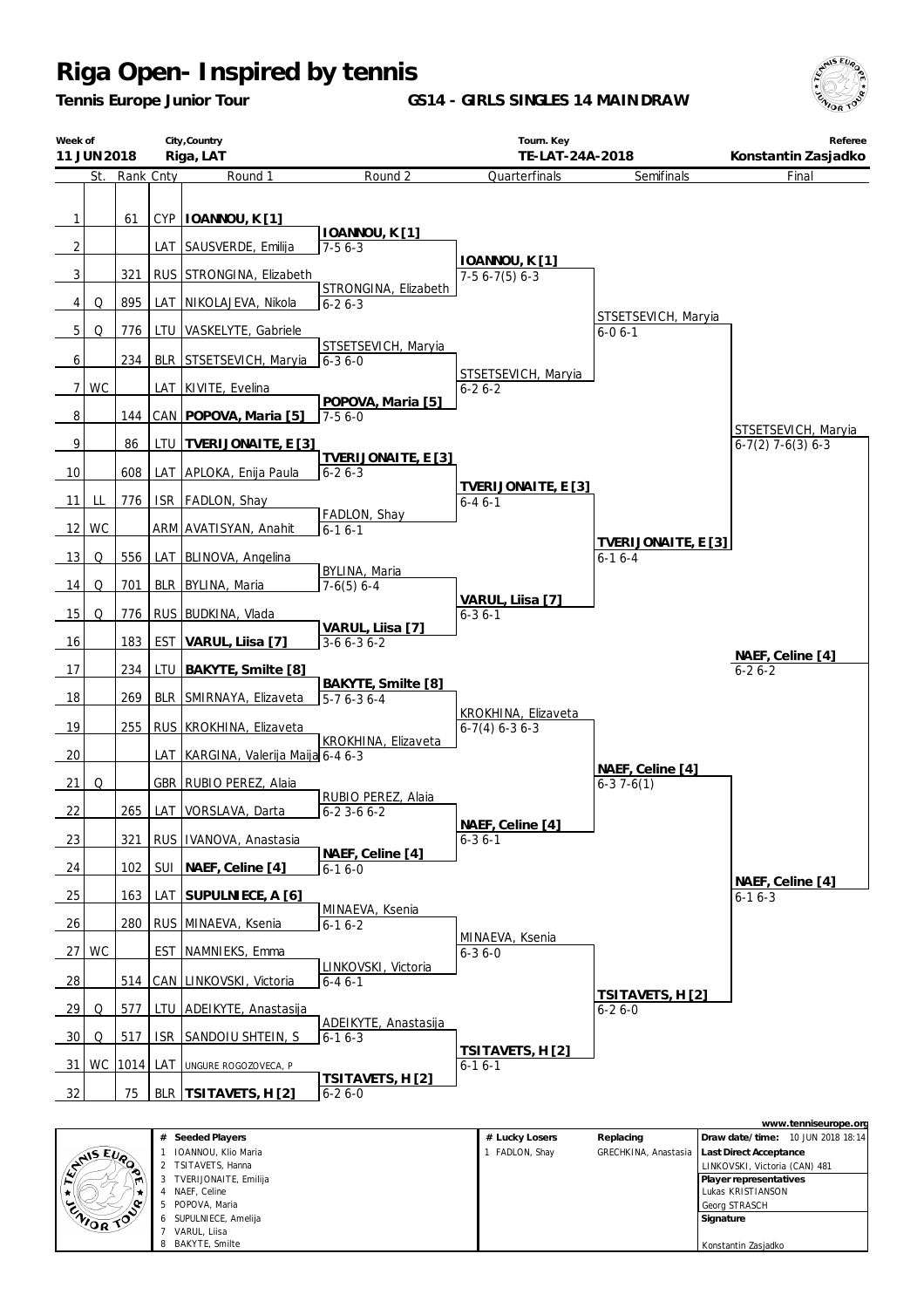*Tennis Europe Junior Tour*

**GS14 - GIRLS SINGLES 14 QUALIFYING**



|                | City, Country<br>Week of<br>Riga, LAT<br>11 JUN 2018 |               |  | Tourn. Key                      | Referee                             |                                         |
|----------------|------------------------------------------------------|---------------|--|---------------------------------|-------------------------------------|-----------------------------------------|
|                |                                                      | St. Rank Cnty |  | Round 1                         | TE-LAT-24A-2018<br>Finals           | Konstantin Zasjadko<br>Qualifiers       |
|                |                                                      |               |  |                                 |                                     |                                         |
| 1              |                                                      | 517           |  | ISR SANDOIU SHTEIN, Stefani [1] |                                     |                                         |
|                |                                                      |               |  |                                 | SANDOIU SHTEIN, Stefani [1]         |                                         |
| $\overline{c}$ |                                                      |               |  | Bye                             |                                     | SANDOIU SHTEIN, Stefani [1]             |
| 3              |                                                      |               |  | LTU STROLYTE, Gabriele          | STROLYTE, Gabriele                  | $6 - 26 - 2$                            |
| 4              |                                                      |               |  | LAT SKABE, Karolina             | $6 - 27 - 5$                        |                                         |
| 5              |                                                      | 556           |  | LAT   BLINOVA, Angelina [2]     |                                     |                                         |
|                |                                                      |               |  |                                 | BLINOVA, Angelina [2]               |                                         |
| 6              |                                                      |               |  | Bye                             |                                     | BLINOVA, Angelina [2]                   |
| 7              |                                                      |               |  | LAT PRIEDITE, Evelina           | PRIEDITE, Evelina                   | $6 - 36 - 0$                            |
| 8              |                                                      |               |  | RUS VETROVA, Maria              | $6 - 36 - 3$                        |                                         |
| 9              |                                                      | 577           |  | LTU ADEIKYTE, Anastasija [3]    |                                     |                                         |
| 10             |                                                      |               |  |                                 | ADEIKYTE, Anastasija [3]            |                                         |
|                |                                                      |               |  | Bye                             |                                     | ADEIKYTE, Anastasija [3]                |
| 11             |                                                      |               |  | LAT   DENISOVA, Aurelia         | SCEBRINA, Aleksandra                | $6 - 36 - 4$                            |
| 12             |                                                      |               |  | LAT SCEBRINA, Aleksandra        | $6 - 46 - 2$                        |                                         |
| 13             |                                                      | 701           |  | BLR   BYLINA, Maria [4]         |                                     |                                         |
| 14             |                                                      |               |  | Bye                             | BYLINA, Maria [4]                   |                                         |
|                |                                                      |               |  |                                 |                                     | BYLINA, Maria [4]                       |
| 15             |                                                      |               |  | RUS SKLADNEVA, Irina            | SKLADNEVA, Irina                    | $6 - 06 - 2$                            |
| 16             |                                                      |               |  | LAT BABAICEVA, Jekaterina       | $5-76-16-1$                         |                                         |
| 17             |                                                      | 713           |  | LAT BULAVA, Anna [5]            |                                     |                                         |
| 18             |                                                      |               |  | Bye                             | BULAVA, Anna [5]                    |                                         |
|                |                                                      |               |  |                                 |                                     | RUBIO PEREZ, Alaia                      |
| 19             |                                                      |               |  | LAT SAGIJEVA, Irissa            | RUBIO PEREZ, Alaia                  | $6 - 36 - 4$                            |
| 20             |                                                      |               |  | GBR RUBIO PEREZ, Alaia          | $7-6(7)$ 6-3                        |                                         |
| 21             |                                                      | 776           |  | ISR FADLON, Shay [6]            |                                     |                                         |
| 22             |                                                      |               |  | LAT KONSTANTINOVA, Deniela      | FADLON, Shay [6]<br>$6 - 16 - 3$    |                                         |
|                |                                                      |               |  |                                 |                                     | NIKOLAJEVA, Nikola [11]                 |
| 23             |                                                      |               |  | LTU GAGILAITE, Andreja          | NIKOLAJEVA, Nikola [11]             | $6 - 26 - 3$                            |
| 24             |                                                      | 895           |  | LAT NI KOLAJEVA, Nikola [11]    | $6 - 16 - 1$                        |                                         |
| 25             |                                                      | 776           |  | LTU   VASKELYTE, Gabriele [7]   |                                     |                                         |
|                | 26 WC                                                |               |  | BLR PIPTCHENKO, Hanna Maryia    | VASKELYTE, Gabriele [7]<br>$7-56-1$ |                                         |
| 27             |                                                      |               |  | LAT VEVERE, Liva                |                                     | VASKELYTE, Gabriele [7]<br>$6 - 37 - 5$ |
|                |                                                      |               |  |                                 | VEVERE, Liva                        |                                         |
| <u>28</u>      |                                                      | 888           |  | RUS NIKOLAEVA, Viktoria [9]     | $7-6(4) 6-0$                        |                                         |
| 29             |                                                      | 776           |  | RUS BUDKINA, Vlada [8]          |                                     |                                         |
| 30             |                                                      |               |  | LAT CERNOVA, Aleksa             | BUDKINA, Vlada [8]<br>$6-12-66-2$   |                                         |
| 31             |                                                      |               |  | <b>GER MALZER, Kristina</b>     |                                     | BUDKINA, Vlada [8]<br>$6 - 06 - 1$      |
|                |                                                      |               |  |                                 | PRIEDITE, Johanna [10]              |                                         |
| 32             |                                                      | 895           |  | LAT PRIEDITE, Johanna [10]      | $6 - 06 - 3$                        |                                         |

|                  | # Seeded Players        |                       | # Alternates | Replacing | Draw date/time: 08 JUN 2018 18:27 |
|------------------|-------------------------|-----------------------|--------------|-----------|-----------------------------------|
| <b>ANIS EUP</b>  | SANDOIU SHTEIN, Stefani | 9 NIKOLAEVA, Viktoria |              |           | Last Direct Acceptance            |
| æ.               | 2 BLINOVA, Angelina     | 10 PRIEDITE, Johanna  |              |           | All in                            |
| m.               | ADEIKYTE, Anastasija    | 11 NIKOLAJEVA, Nikola |              |           | Player representatives            |
|                  | BYLINA, Maria           |                       |              |           | Valentina FILIP                   |
| ۰٥               | BULAVA, Anna            |                       |              |           | I Ivans TRIFANOVS                 |
| <b>CAIOR TOO</b> | 6 FADLON, Shav          |                       |              |           | Signature                         |
|                  | VASKELYTE, Gabriele     |                       |              |           |                                   |
|                  | BUDKINA, Vlada          |                       |              |           | Konstantin Zasjadko               |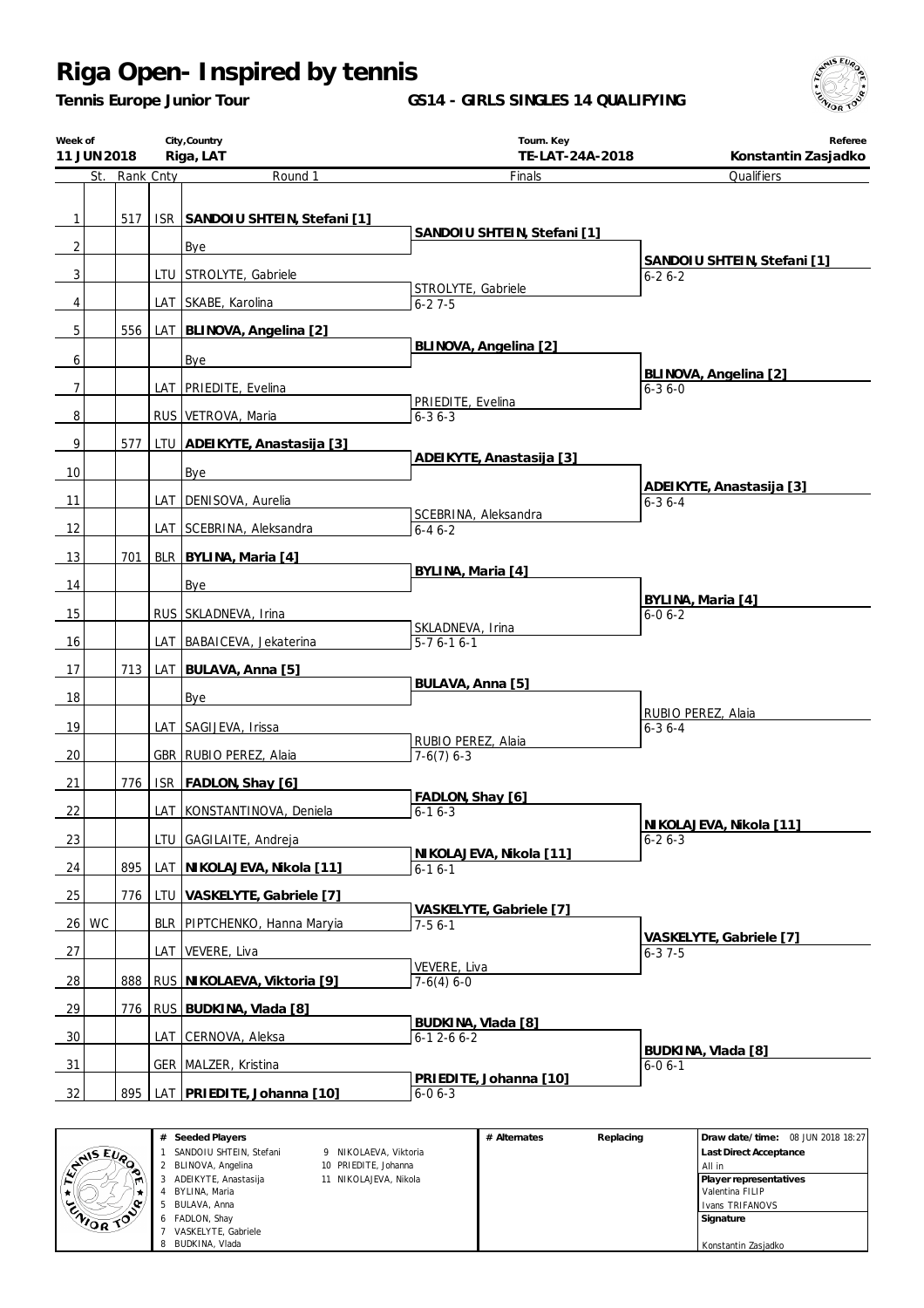*Tennis Europe Junior Tour*

**BD14 - BOYS DOUBLES 14 MAINDRAW**



| Week of<br>11 JUN 2018 |            |     | City, Country<br>Riga, LAT                                             |                                                           | Tourn. Key<br>TE-LAT-24A-2018                              | Referee<br>Konstantin Zasjadko                                |
|------------------------|------------|-----|------------------------------------------------------------------------|-----------------------------------------------------------|------------------------------------------------------------|---------------------------------------------------------------|
| St.                    | Rank Cnty  |     | Round 1                                                                | Quarterfinals                                             | Semifinals                                                 | Final                                                         |
| $\mathbf{1}$           | 164<br>123 |     | SUI   DIETRICH, Dylan [1]<br>SUI   VON MEYENBURG, Ioannis              | DIETRICH, Dylan [1]                                       |                                                            |                                                               |
|                        |            |     |                                                                        | VON MEYENBURG, Ioannis                                    |                                                            |                                                               |
| $\overline{2}$         |            |     | Bye                                                                    |                                                           | DIETRICH, Dylan [1]                                        |                                                               |
| 3                      | 228        |     | LTU   DUMSHE, German<br>LAT SPAKS, Davids                              | DUMSHE, German                                            | VON MEYENBURG, Ioannis<br>$6 - 46 - 3$                     |                                                               |
| 4                      |            |     | LAT TAUKACS, Aleksandrs<br>LAT TAURINS, Kristaps Toms                  | SPAKS, Davids<br>$6 - 16 - 4$                             |                                                            |                                                               |
|                        |            |     |                                                                        |                                                           |                                                            | DIETRICH, Dylan [1]<br>VON MEYENBURG, Ioannis                 |
| $5\,$                  | 38<br>507  |     | MDA CAZAC, Maxim [4]<br><b>GER KACER, Vincent</b>                      |                                                           |                                                            | 2-6 6-2 [10-4]                                                |
| 6                      | 695        |     | BLR   FIADUTSIK, Nikita<br>UKR IERIMICHUK, Mykhailo                    | CAZAC, Maxim [4]<br>KACER, Vincent<br>$6-7(5) 6-2 [10-7]$ |                                                            |                                                               |
| $\overline{7}$         |            |     | NOR MUNDAL, Joar<br>NOR SHANTHAN, Seyon                                |                                                           | CAZAC, Maxim [4]<br>KACER, Vincent<br>$6 - 17 - 5$         |                                                               |
| 8                      | 415        | LAT | EST KOROLJOV, Adrian<br>TENS, Daniels                                  | KOROLJOV, Adrian<br>TENS, Daniels<br>$6 - 26 - 0$         |                                                            |                                                               |
| 9                      | 695        |     | RUS   PECHENKIN, Aleksei<br>BLR ZHIDKOU, Arseni                        |                                                           |                                                            | VAN WELDAM, Steffan [3]<br><b>VERBEEK, Daniel</b><br>$6-46-3$ |
| 10                     | 545<br>271 |     | LAT DAMBINS, Gustavs<br>LAT ROLIS, Davis                               | DAMBINS, Gustavs<br>ROLIS, Davis<br>$6 - 26 - 1$          |                                                            |                                                               |
| 11                     |            |     | 926 NOR RISAN, Severin<br>ITA ROMANO, Marco                            |                                                           | VAN WELDAM, Steffan [3]<br>VERBEEK, Daniel<br>$6 - 26 - 1$ |                                                               |
| 12                     | 304        |     | NED VAN WELDAM, Steffan [3] $\sqrt{w.o.}$<br>154   NED VERBEEK, Daniel | VAN WELDAM, Steffan [3]<br><b>VERBEEK, Daniel</b>         |                                                            |                                                               |
| 13                     | 545<br>412 |     | LAT FILIPENKO, Ruslans<br>LAT SULCS, Krisjanis                         |                                                           |                                                            | VAN WELDAM, Steffan [3]<br>VERBEEK, Daniel<br>$6 - 26 - 4$    |
| 14                     | 277<br>376 |     | LAT AFANASJEVS, Artioms<br>NED RIETKERK, Kyvan                         | AFANASJEVS, Artjoms<br>RIETKERK, Kyvan<br>$6 - 26 - 1$    |                                                            |                                                               |
| 15                     |            |     | Bye                                                                    |                                                           | ALEKSEYCHUK, Artem [2]<br>FEDOROV, Tikhon<br>$6-47-6(6)$   |                                                               |
| 16                     | 227<br>188 |     | RUS   ALEKSEYCHUK, Artem [2]<br>BLR   FEDOROV, Tikhon                  | ALEKSEYCHUK, Artem [2]<br>FEDOROV, Tikhon                 |                                                            |                                                               |